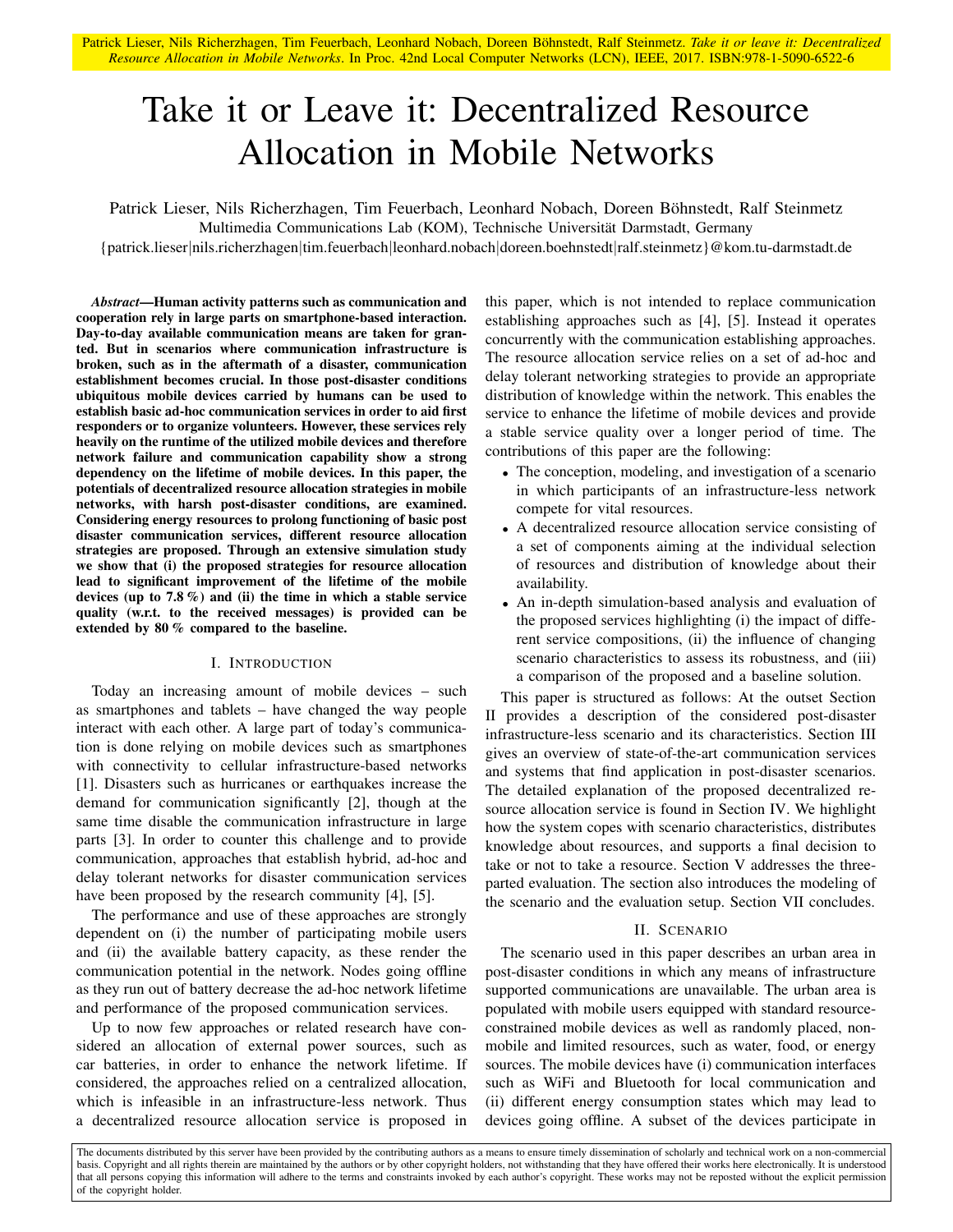

Figure 1. Scenario components in an urban ad-hoc communication network. Resources can be discovered and consumed by mobile users.

a network to provide disaster relief services as described in the next section. One of its goals is to enable fundamental communication services, such as emergency-calls which are key criteria for post-disaster response, utilizing the devices of the mobile users [4], [5]. Those communication services will be explained in Section III. However, the main goal of this disaster relief service is to ensure the continuous provision of communication, thus (i) providing the basis for improved communication quality and (ii) maintaining the possibility for post-disaster communication for as long as possible. Energy as a resource may be used to prolong availability and functionality of the on top communication services. The amount of resources provided by immobile sources randomly appearing over time is limited. Once appeared they can be discovered and consumed. Each resource has a discovery range in which mobile users will detect their presence. To distribute these scarce resources, a decentralized resource allocation service, which is installed on the mobile devices, is used. It is introduced in Section IV.

Figure 1 shows the components of the scenario. Some of the mobile users depicted have demand for resources. Users with demand can move to resources they discovered in order to collect them (cf. notion A in Figure 1). The decentralized resource allocation service ensures that devices of users that discovered a resource share availability information with other surrounding devices. This information enables mobile users out of reach of the resources to also try to collect them if they are still available (cf. notion B in Figure 1). According to [6] mobile users collaborate (shown by their unity and prosocial behavior) in the aftermath of a disaster instead of panicking and acting selfishly.

In the scenario, mobile users are naturally limited to walk along open areas, paths, and streets, resulting in some parts being visited less frequently than others. A multitude of so called *attraction points* lead to natural movement patterns of users between different places on the map [7]. Those attraction points represent open spaces, such as parks, where people tend to gather in emergency situations. To model the explorative behavior of users they either move towards these attraction points or choose a random location representing people searching for relatives, first-aiders, or resources.

## III. COMMUNICATION SERVICES FOR POST-DISASTER **NETWORKS**

In case of a disaster, communication is key in coping with the aftermath of the situation and supporting relief efforts. Typically in such situations special online services are established in order to contact family and friends, call for help, or share situational information and resources. In addition to these infrastructure-based services, there are a variety of post disaster communication services in place that can operate independently from existing communication infrastructure [4]. Especially for disaster response scenarios a comprehensive overview of communication types and applications is given in [8]. Based on this, we provide an introduction to the area of communication services for post-disaster networks in this section. We give an overview of the types of services used for self-organized communication between civilians and rescuers in disaster scenarios.

The first group of disaster related services focuses on providing civilians with relevant information and warnings. The US Federal Emergency Management Agency (FEMA) or the German Office of Civil Protection and Disaster Assistance have produced mobile apps to inform civilians about disaster preparedness and disaster response, including virtual maps with useful information [9], [10].

The second group of disaster services focuses on civilians in need when critical infrastructure, such as cellular networks, are broken. Several applications allow victims to broadcast distress signals via their smartphones [11]. Similar systems try to forward SOS-messages to nodes that are in direct neighborhood of a person in need. Such systems do not only focus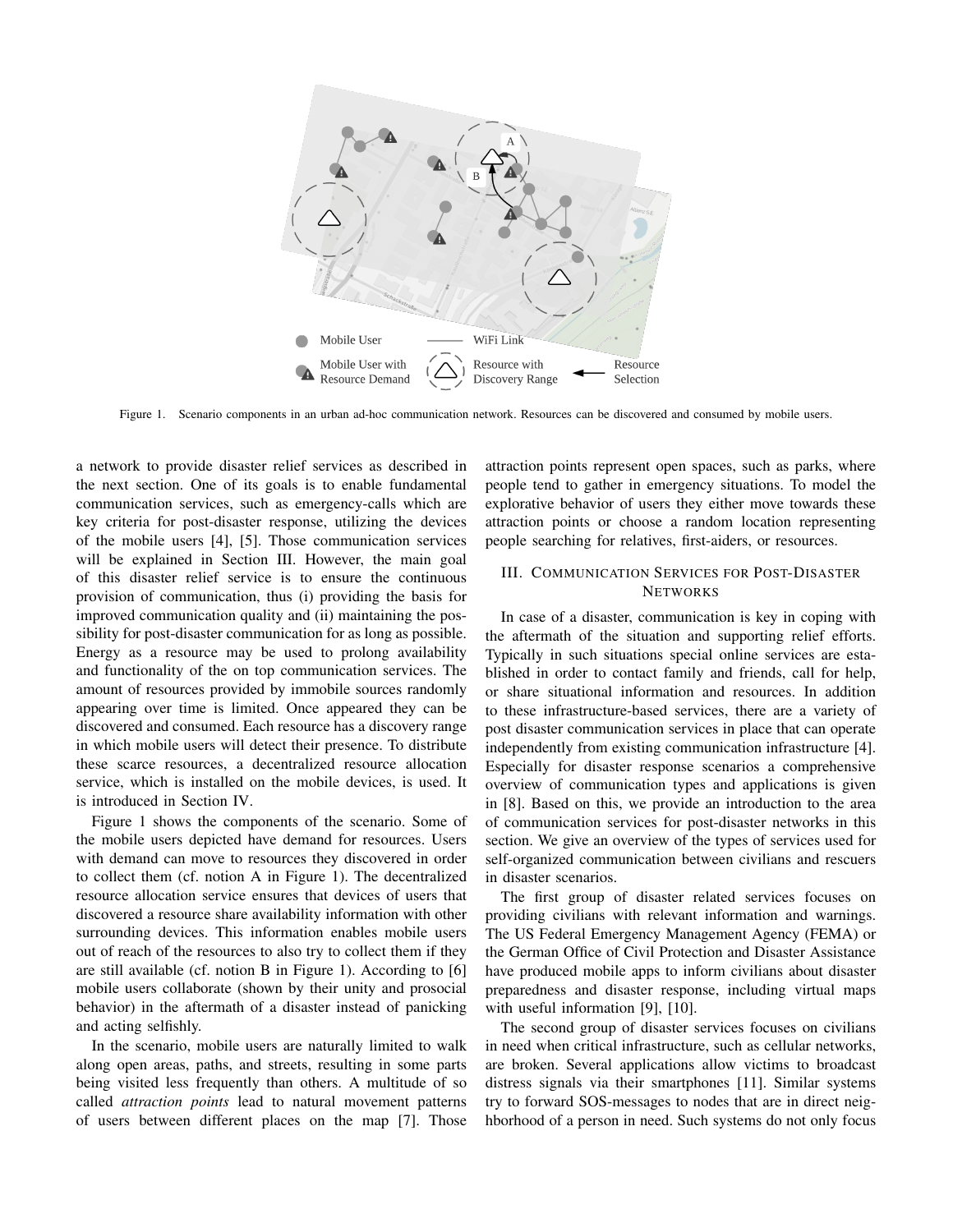on professional rescue-workers, but empower the affected communities themselves to provide additional, spontaneous, self-organized rescue teams [12].

The last group of services enables simple text based communication to allow civilians to communicate and cooperate in post-disaster situations. Specialized chat services similar to applications like Twitter and WhatsApp, can function without requiring any infrastructure [13]. A separate problem to the utility of special services in post-disaster ad-hoc networks, is the distribution of the service app itself. If service apps for disaster communications are not pre-installed, there are ways to deploy apps in disrupted infrastructures offline [14].

## IV. APPROACH: DECENTRALIZED RESOURCE ALLOCATION SERVICE

There are two problems to be addressed in the proposed scenario. First, mobile users with their devices, called nodes, have to know about the availability of required resources in order to collect them. The location and arrival time of new resources cannot be predicted and is not known by mobile nodes a priori. Thus, resources can only be discovered by nodes moving around. To share this information with nodes in need of resources, the discovering node generates resource advertisements, containing the geographic coordinates and the last known amount of resources available. A service continuously running on the participant's phone distributes these advertisements using the methods described in Section IV-B.

Second, a node has to decide if it is worthwhile to obtain resources it learned about, when that should be done and which resource to pick. Due to scarcity, it may not always be the best decision to pursue all available resources, since others may already have taken them before the node arrives, resulting in wasted time and undesired detours. We introduce a service that autonomously decides when a node should start or stop walking to a resource, which consists of three components.

The *demand evaluator* determines whether a node is currently requiring resources, and if so, initiates the resource selection process. For example, demand could be expressed by explicit user input when considering physical resources, or derived from the battery charge state.

Next, for each node, a *cost mapper* computes the individual costs for known resources, considering different node and resource attributes. Those attributes are for example the resource amount and type, the distance from the node to the respective resource, and the estimated cost to obtain the selected resource. If the trip would consume more resources than available, a value of INVALID is returned. Amongst others, possible costmapper are e.g. the minimum distance or the maximum gain regarding to a non INVALID resource.

The *selection strategy* uses this cost-mapping to create a linear order of all known resources of a specific type and chooses the best option. Usually this is the resource with the least non-INVALID costs. If a resource could be found, the user is alerted and guided to the resource through directions on screen. We propose different selection strategies in Section IV-C.

The service constantly monitors incoming advertisements to evaluate whether better options are available, or if the target resources have been depleted in the meantime, and adjusts the selection accordingly.

#### *A. Scenario Characteristics*

While the resource allocation problem can be applied to any kind of resource that must be collected in person, we only consider the problem of charging a node's battery in this paper. All nodes are present in the beginning of the scenario. They start with varying amounts of resources and have a maximum battery capacity e*max* up to which they can recharge themselves at immobile *Resource Distributor Beacons* (RDBs). These RDBs could for example be battery packs dropped from a plane, or car batteries provided by civilians. We use a fixed total amount of resources available, which are deployed in the area over time as explained in Section V-A and first must be discovered by the nodes.

A node can be in one of three resource consumption states. They begin in ROAMING state in which they follow their personal movement policy. In this state, the node's current energy level  $e_c$  is reduced by  $E_r$  per second. If  $e_c$  is zero, the node stops moving and communicating then changes to OFFLINE state, from which it cannot recover. If a node wants to recharge at an RDB, it enters HEADING state consuming  $E_h$ resources instead. We require  $E_h > E_r$  to reflect the additional energy usage by the phone's screen and GPS component required for navigating the user towards the target. As a consequence, heading for an already depleted resource results in, not only wasting the user's time but also the device's valuable energy.

Nodes return to ROAMING state either after arriving at the RDB or if the selection strategy decides that pursuing the target is no longer worthwhile. For simplicity charging is assumed to be instant. Nodes try to maximize their own profit by transferring as much energy as possible from an RDB, up to their maximum capacity e*max*. RDBs carry a unique *beacon ID* and maintain a *Beacon Sequence Number* (BSN), which is increased every time their amount of energy changes. The BSN is used by the nodes to determine the actuality of availability information as described below. Nodes are able to obtain exact information on the amount of resources available at an RDB and its current BSN upon discovery.

A threshold is used to determine whether a node currently has demand for a resource. In this work, we consider the cost mapper *MinDistance*, which assigns each RDB a cost of  $-1/d$ , with d being the line of sight distance between node and RDB. With the nodes velocity  $v$  it determines the set of INVALID RDBs by checking whether the node would deplete all its energy en route as seen in Equation 1.

$$
e_c \le E_h \cdot (d/v) \tag{1}
$$

Or if the additional energy consumption of HEADING outweighs the available amount for recharge as seen in Equation 2.

$$
r'_e(r'_e \le (d/v) \cdot (E_h - E_r)) \tag{2}
$$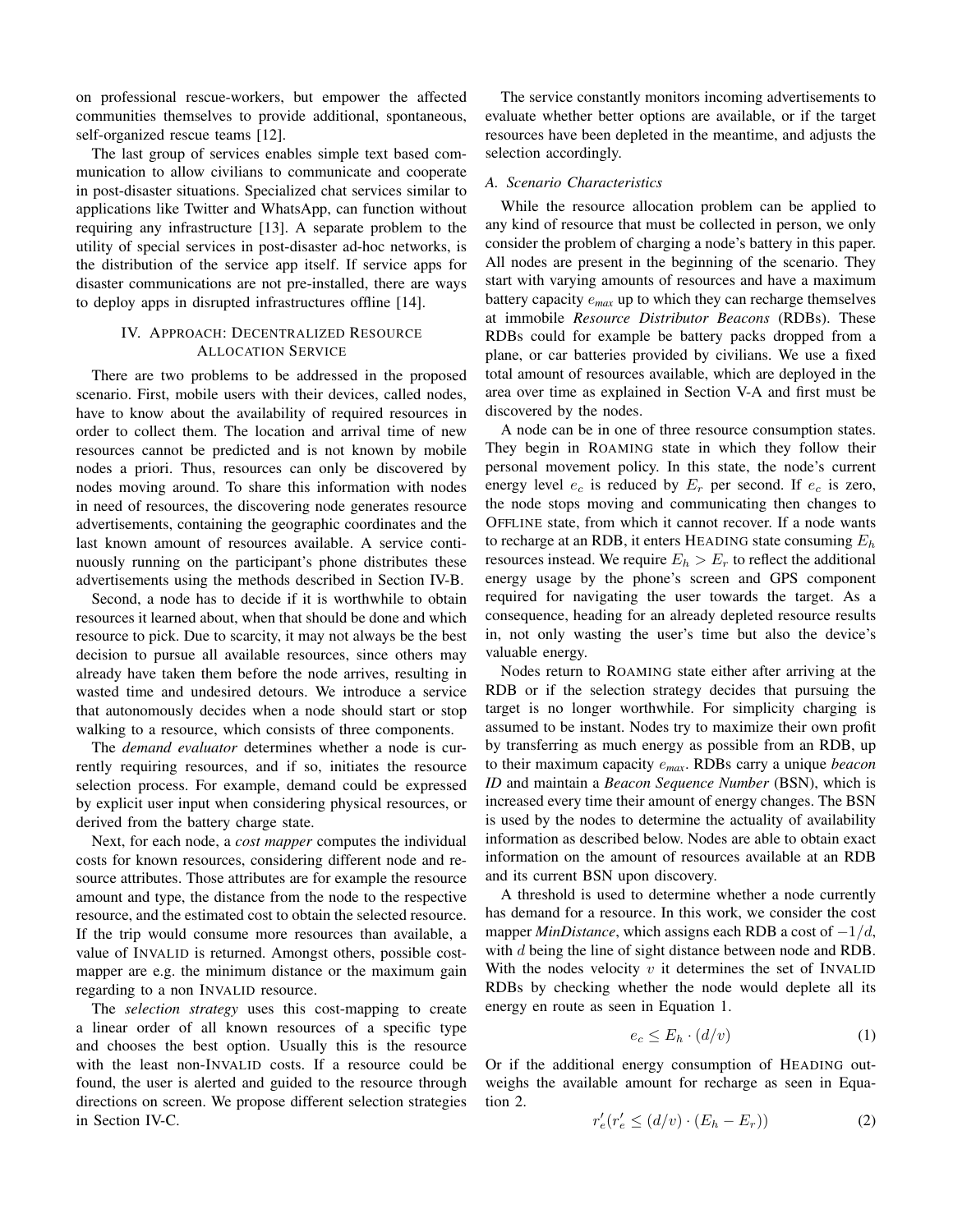#### *B. Advertisement of Resource Availability*

A node discovering an RDB generates a resource advertisement as a tuple *Adv(src, dst, beacon ID, BSN, r, TTL, l, t)*, where *src* and *dst* are the origin and intended receiver of the advertisement, initially set to the beacon ID and *null*; *r* is the amount of resources available; *TTL* is a maximum hop count for flooding; *l* the RDB's location; and *t* the time at which the advertisement has been created. Advertisements created by a node or received from others are placed in the node's advertisement store. For each beacon ID, only the most recent advertisement is saved, i.e., the one with the highest BSN. Advertisements are automatically removed from the store after  $t + t'$ ,  $t'$  being the node's memory span, to reduce the amount of outdated information.

To share advertisements among nodes different dissemination strategies and their combinations are used. Within the *Immediate Flooding* (IF) approach each time a node's store is updated with newer information, it creates and sends a copy of the advertisement with an increased hop count. A node does not flood a message if the maximum hop count is reached or if it has seen a more up to date information of the RDB.

Since the low density network faces frequent disconnectivity, only a few nodes can be reached by IF [15]. Thus, we employ a variant of the epidemic routing protocol SPIN-1 [16] as a *Store-and-Forward* (S&F) approach. The protocol uses a three-way handshake to exchange availability information. Every  $x$  seconds, where  $x$  is randomly drawn from an interval to reduce contention, a node broadcasts a list of all known beacon IDs and their respective BSNs. Nodes overhearing this message compare the list to the set of advertisements from their own store. They collect all announcements received from other nodes within a short period of time (1s). For each missing or newer advertisement, a unicast request containing only the beacon ID is sent to a random known provider of the information, who replies with the complete advertisement. If the request remains unanswered, the next provider is selected.

If all discovered RDBs are advertised to all nodes without restriction, some nodes will start heading for them without the chance of receiving any resources, as closer nodes already deplete the RDB, wasting additional energy. We call this problem *Over-Competition*. To reduce the number of instances of futile HEADING, we propose an extension to the dissemination process called *Advertisement Fading*. Here nodes in HEADING subtract their demand, i.e.,  $e_{max} - e_c$ , from the resource amount of an advertisement of their target before sending it out. Whereas before advertisements represented the last known state at an RDB, they now also give an estimate about how many resources are left if all members of the hop sequence would collect them instantaneously, based on the assumption that each hop increases the distance to the RDB. Still, the receiver is only informed about the demand of nodes in this particular sequence, not knowing of other nodes also closer to the RDB. Also, the advertisement placed in its store is only a snapshot of the network path from the RDB to the receiver at this particular point in time. Due

to their unpredictable personal movement policy, nodes may pass their former predecessor and become those closest to the RDB, while still believing to have no chance in obtaining resources. To mitigate this problem, we increase the BSN of an RDB every five seconds so advertisements are forwarded and updated more often to reflect the current situation.

### *C. Resource Selection Strategies*

The *Greedy Selection* strategy always chooses the RDB from the advertisement store with the least cost. We compare it to a baseline called *En Passant* where nodes do not exchange advertisements with each other and only take resources if they have demand and are currently within the discovery range of an RDB. This approach minimizes HEADING time since nodes will not travel large distances to reach RDBs they heard about from other nodes, and also reduces over-competition. However, *En Passant* may lead to nodes in need of resources not knowing any RDBs in their vicinity.

Additionally, a centralized *Reservation Oracle* aware of the location and amount of all resources in the area is used for comparison. Nodes reserve resources at the *Oracle* in a firstcome, first-serve manner. Like *Greedy Selection*, the *Oracle* chooses the least-cost RDB; however, it takes all existing reservations into account and thus prevents Over-Competition. Performance-wise the *Oracle* is not the upper bound, as the assignment of nodes is performed only once immediately when nodes experience demand. This may result in larger HEADING times as nodes do not benefit from newly generated resources in their vicinity once assigned to a resource.

#### V. EVALUATION

The evaluation of the decentralized resource allocation service consists of three parts: The impact of different service parameter settings such as heading thresholds, TTL or announcement intervals is evaluated in a default scenario, which imposes harsh conditions on the individual strategies in order to find a working setting for subsequent evaluation parts (cf. Section V-B). In the second part of the evaluation, we use the optimal system parameters to assess the robustness of the systems against scenario changes (cf. Section V-C). In doing so the operating modes of the proposed solutions can be examined in more detail. The third part of the evaluation compares the proposed advertisement dissemination and resource selection strategies in view of our main goal of extending the network's lifetime (cf. Section V-D).

Below we describe (i) the modeling of the scenario, the used evaluation parameters, and the evaluation metrics, (ii) as well as the three fold evaluation, in more detail.

#### *A. Modeling of the Scenario and Evaluation Setup*

We simulated the resource distribution service using the event-based Simonstrator Framework [17] which comprises the IEEE 802.11g standard from the ns-3 simulator [18] to model the WiFi ad-hoc communication. The basic simulation parameters are shown in Table I with default values underlined. We used a communication and discovery range of  $100 \text{ m}$ , a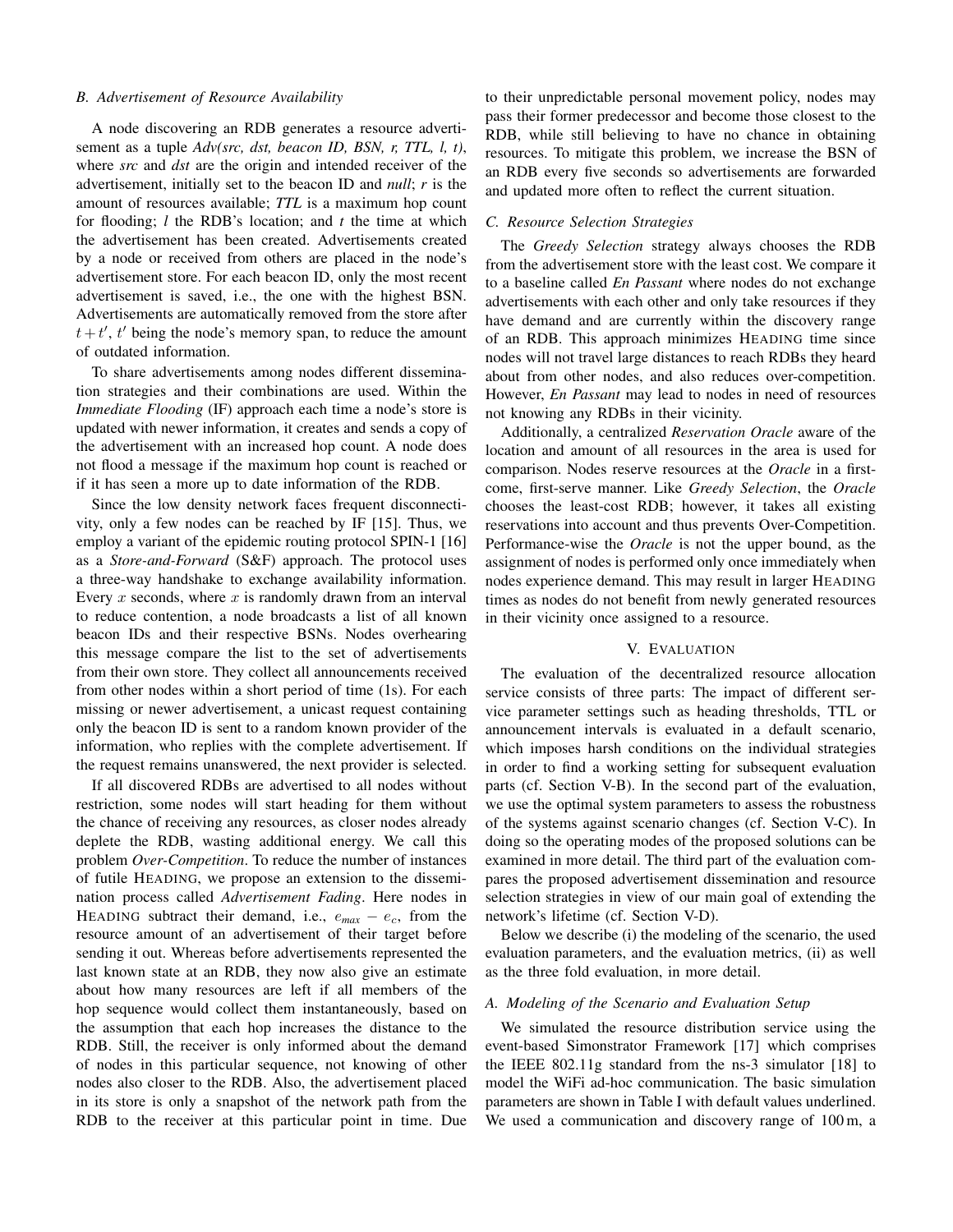Table I SCENARIO AND SIMULATION SETUP

| Simulated Area $ m \times m $                     | $2000 \times 2000$                         |
|---------------------------------------------------|--------------------------------------------|
| Max. WiFi Comm. Range $ m $                       | 100                                        |
| WiFi Standard                                     | 802.11g                                    |
| Movement Speed $ m/s $                            | $1.5 - 2.5$                                |
| Movement                                          | 13 attraction points with a $20\%$         |
|                                                   | exploration factor                         |
| Density   $\lfloor n \cdot \frac{1}{m^2} \rfloor$ | 25                                         |
| Max. Battery Capacity                             | 14 400 ru (Resource Units)                 |
| <b>Start Energy</b>                               | Normal distributed, $\mu = 67\%$           |
| RDB Generation Interval   min                     | 2, 5, 10                                   |
| Energy Amount per RDB $ ru $                      | $[1, 2, 5, 10, 100] \times$ max. Bat. Cap. |
| Overall Energy $ ru $                             | #Nodes $\times$ 2 $\times$ max. Bat. Cap.  |
| Roaming; Heading Cost $ {\rm ru/s} $              | 1.0; 3.11                                  |
| <b>Heading Threshold</b>                          |                                            |
| - Reservation Oracle                              | .1, .2, .3, .4, .5, .6, .7, .8, .9         |
| - En Passant                                      | .1, .2, .3, .4, .5, .6, .7, .8, .9         |
| – Greedy Selection (IF)                           | .1, .2, .3, .4, .5, .6, .7, .8, .9         |
| - Greedy Selection (IF+S&F)                       | .1, .2, .3, .4, .5, .6, .7, .8, .9         |
| $S\&F$ Announcement Timer  s                      | 5-10, 10-20, 20-40, 40-60                  |
| Memory Span   <i>min</i>                          | 40                                         |
| TTL                                               | 1, 2, 3, 4, 5, 6, 7, 8, 9                  |

total simulation time of 20 h, and placed 100 nodes randomly on a map. The area of  $2x2 \text{ km}^2$  uses real street data from Open-StreetMap<sup>1</sup> of a residential district in the city of Darmstadt, Germany. The nodes' personal movement policy is based on attraction points. Nodes move with a speed between 1.5 and  $2.5 \text{ m/s}$  and randomly select one of the 13 locations marked as amenity=park in OpenStreetMap as their next target. Since resources are placed at random places on the map, which may not lie on a node's route, nodes may also select a random point instead of an attraction point with an *exploration factor* of 0.2 as explained in Section II. They pause 15-20 min before selecting the next target.

Nodes have a maximum battery capacity of 14 400 resource units (ru). Together with a consumption rate of  $E_r = 1 \text{ m/s}$ , this allows nodes to communicate for 4 h in ROAMING state with a full charge. The estimated consumption in ROAMING state is based on a power usage study of an HTC Dream smartphone conducted by Zhang et al. [19]. Nodes utilize the CPUs for 50 %, and to constantly transmit messages via WiFi in both states, while cellular communications are disabled due to the lack of functioning mobile base stations. Then the formula for the power consumption in [19] becomes  $\beta_{uh} \cdot \textit{util} + \beta_{CPU} + \beta_{WiFi} + \delta_{state=H}(\beta_{br} \cdot \textit{brightness} + \beta_{GPS})$ where  $\beta_{uh} = 4.34 \text{ mW/s}$  is the consumption rate of the CPUs, *util* = 50 the CPU's utilization factor,  $\beta_{\text{CPU}} = 121.46 \text{ mW/s}$  the system's base energy usage,  $\beta_{\text{WiFi}} = 10 \text{ mW}$  the energy usage in WiFi high power mode assuming the antenna being only active 10-15 ms every second,  $\beta_{br} \cdot brightness = 2.4 \, mW \cdot 128$ the screen's consumption with brightness set to 50 %, and  $\delta_{\text{state=H}}$  = 1 if the node is HEADING, and 0 otherwise. This results in a consumption of  $348.46 \text{ mW/s}$  in ROAMING and 1085.21 mW/s in HEADING state, or  $E_h = 3.11 \text{ m/s}$ . The nodes' start energy is distributed with a mean  $\mu$  of 67%

(9648 ru), which is a typical average battery charge of a user's smartphone [20].

New resources are generated over time at uniformly distributed random places on the map. Each  $t_{gen}$  minutes,  $k$ resources are placed with an amount of  $r$  resources units each. Different energy amount per RDB and generation intervals are used. However, the amount of resources placed until the end of the simulation always totaled to 200 % of a node's battery capacity times the number of nodes (288 000 ru).

The simulations are repeated with 10 different seeds. Timebased metrics, measured with an one minute interval, are (i) the total number of nodes alive, (ii) the total number of resources on the field, and (iii) the Over-Competition expressed as the number of HEADING nodes which would not receive any resources if all HEADING nodes would be served immediately in order of their distance to their target RDB. Additionally, (iv) the exchange of messages by the disaster service network is simulated as follows: every minute a new virtual source  $S_n$  and receiver  $R_n$  are generated at random places on the map. Each source generates and repeatedly broadcasts a single message  $m_n$ . As in epidemic routing [21], any node within communication range of  $S_n$  gets "infected" with  $m_n$ , as well as nodes within communication range of other nodes infected with  $m_n$ . If a node carrying  $m_n$  reaches  $R_n$ , the message is said to be delivered at this point in time. After successful delivery, or 1 h after creation of source and receiver,  $S_n$ ,  $R_n$ , and all  $m_n$  are removed from the network. We report the ratio of delivered messages within a sliding window of 1 h over time. Note that the exchange of these messages is purely virtual and does not involve actual transmissions between source, receiver, or nodes.

The following node-based metrics are considered: (i) the total time spent in ROAMING state/the percent of time spent in HEADING state; (ii) the mean number of messages per second sent by nodes; (iii) first/half/last nodes dead metrics [22].

#### *B. Influence of Strategy Parameter Settings*

For this part of the evaluation we used a default scenario setting (underlined parameters in top half of Table I) to analyze the influence of strategy parameter changes. We evaluated the proposed strategies *En Passant* and *Greedy Selection* using *Immediate Flooding* (IF) only, as well as a combination of *Immediate Flooding* and the *Store-and-Forward* dissemination strategy (IF+S&F).

The impact of *Advertisement Fading* and the *Reservation Oracle* strategy are not analyzed in this part of the evaluation, as we consider the former an extension of the *Greedy Selection* strategy, and the latter acts as an upper bound for the performance in Section V-D.

Figures 2(a-c) shows the impact of the chosen demand threshold on the nodes' ROAMING time for the three variants. In the following figures boxplots show the median which is represented by a solid line inside the box, while the lower and upper quartile are represented by the boxes. Whiskers show the upper (lower) data point within 1.5 of the interquartile range. Outliers are represented by crosses.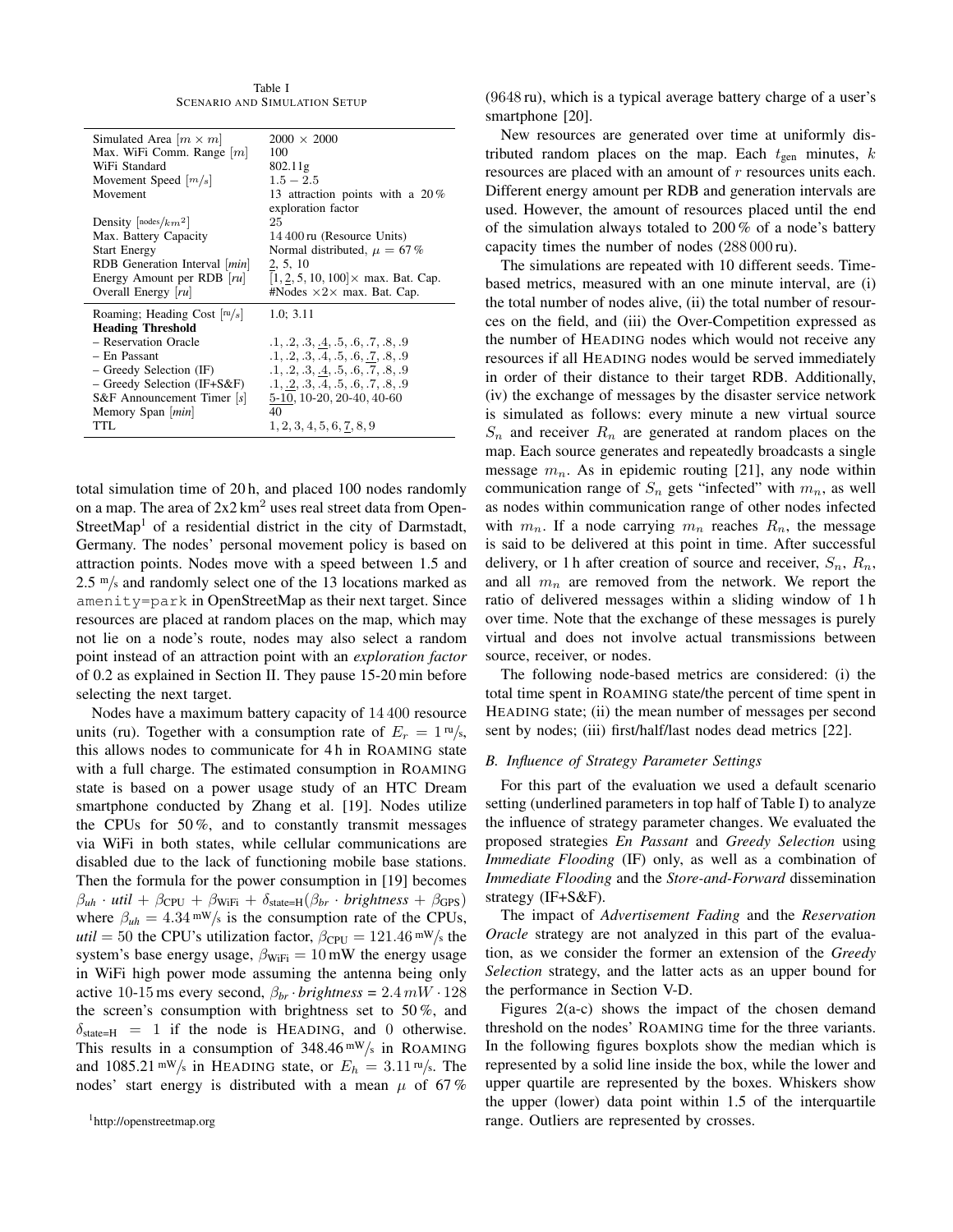

Figure 2. Mean total ROAMING time for different demand thresholds (a-c) and different TTL (d).

Since in the *En Passant* strategy nodes forget the location of RDBs as soon as they leave the discovery range, nodes may not be able to recharge at all once they hit a low threshold, resulting in an overall shorter mean lifetime (and subsequently ROAMING time). With a threshold of 10 % half of the nodes are offline after 6 h 59 min, while this mark is reached almost 2 h later with a threshold of 70 % (8 h 51 min), which is the optimum w.r.t. the ROAMING time. Here, nodes profit from taking resources at every opportunity. As nodes will not travel distances beyond 100 m, *En Passant* is the strategy with the shortest fraction of node lifetime spent HEADING. *Greedy Selection* (IF) shows similar characteristics to *En Passant*, which is not surprising as though advertisements are now remembered by nodes and shared with others, they do not travel very far due to the high disconnectivity observed in a delay-tolerant network. The ROAMING time of nodes with IF+S&F decreases with higher thresholds. Nodes can take their time before recharging, as the exchange of advertisements with other nodes passing enables them to select the best resource from a larger number of options. Thus, low thresholds such as the optimal 20 %, are sufficient; 20 % battery capacity are still enough to keep a node alive for 48 min in ROAMING state. With increasing threshold values nodes try to recharge themselves more frequently, which results in higher competition. A threshold of 90 % leads to nodes almost always heading for a newly generated resource they learned about, even if they are further away then their competitors and have no chance of obtaining resources. The message TTL has no significant effect on the lifetime of nodes as shown in Figure 2(d).

The impact of the frequency at which knowledge about advertisements is announced by nodes with S&F, which is responsible for the majority of the protocol overhead is visible in Figure 3(a). Doubling the announcement timer interval from



Figure 3. Impact of the frequency of S&F announcement timer (AT).



Figure 4. Nodes alive and resources on field for different RDB resource amounts (in % of a node's maximum battery capacity).

5-10 s to 10-20 s reduces the amount of messages sent by 39 %. One would assume that sending fewer announcements would lead to less knowledge distribution of available resources. However, the announcement interval shows no significant impact on the average time in ROAMING state (cf. Figure 3(b)) with differences at most 4 min. While the reduction of protocol overhead is important, a slight increase of 0.2 <sup>M</sup>/<sup>s</sup> compared to the announcement timer interval of 10-20 s is reasonable as its leads to better advertisement dissemination in sparse populations.

#### *C. Robustness against Scenario Characteristic Fluctuations*

Next, we investigate the impact of the resource amount per generated RDB, the RDB generation interval, and the exploration factor of the individual movement of the nodes.

Figure 4 shows the number of nodes alive over time compared to the number of resources on the field for five different resource amounts per RDB. The generation interval is set to one RDB each 2 min; thus, increasing the RDB size results in an overall faster availability of the total amount of resources. With a size of 100 % (w.r.t. to a node's maximum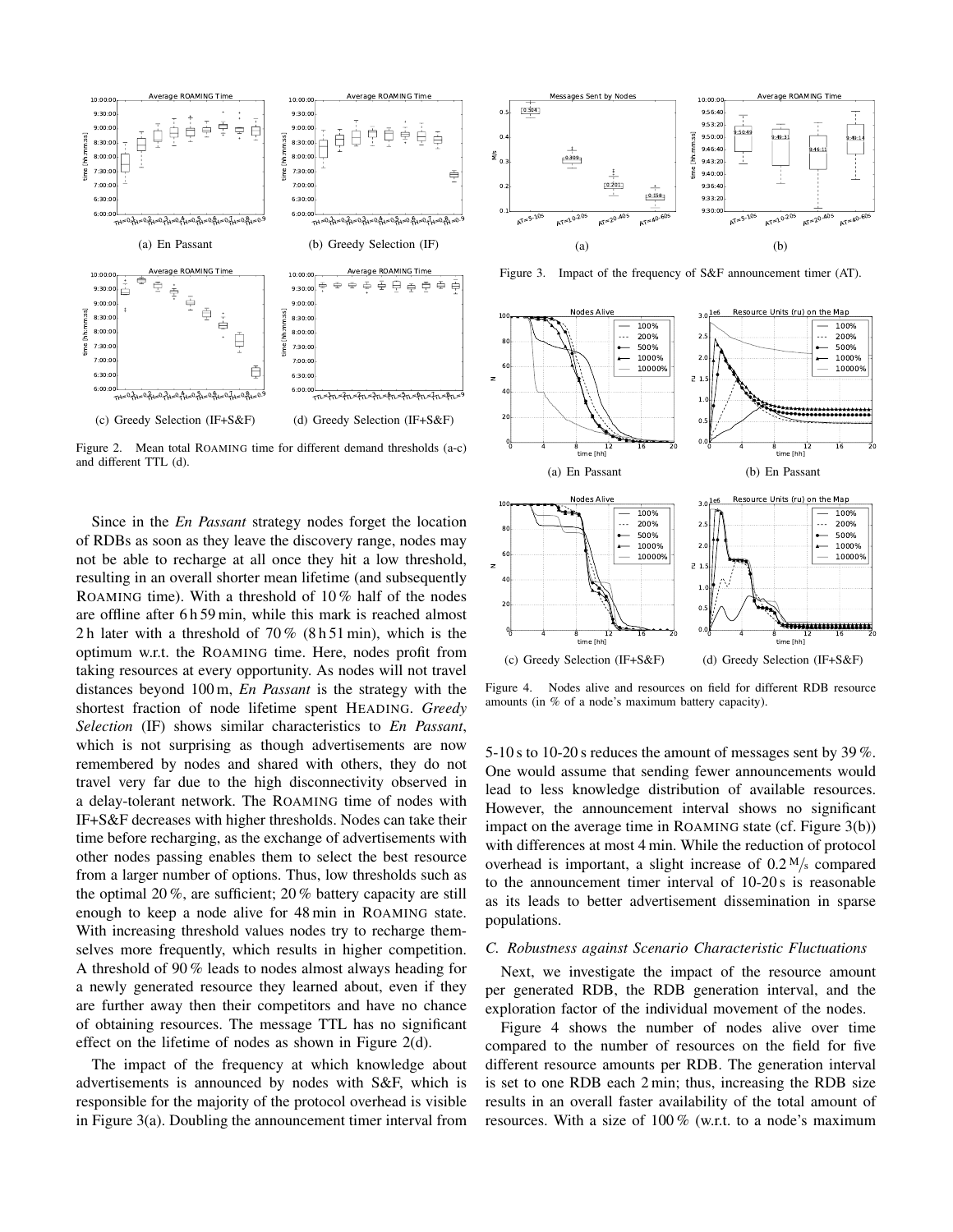

Figure 5. Evaluation of the impact of RDB generation interval (gi).



 $60 -$ 

Delivered Virtual Messages

(d)

 $100 -$ 

Nodes Alive

(c)

event while adjusting the generation interval so that an equal amount of resources is available as if single RDBs had been placed in the same time frame. In comparison to the respective generation intervals, the average ROAMING time was reduced by 22 min (2 min interval) to 1 h 43 min (10 min interval). This is due to the fact that an earlier deployment of multiple smaller resources increases their chance of discovery compared to a burst like deployment with larger intervals.

Figure 6. Evaluation of the four selection strategies.

We evaluated the exploration factor of the movement to assess the robustness of the proposed solution. *En Passant* profits from higher exploration factors as more randomness increases the resource discovery rate. *Greedy Selection* is more robust to changes in node movement as the mobile nodes share resource information, leading to a better overall knowledge.

#### *D. Comparison of Selection Strategies*

A comparison of the performance of the four selection strategies is shown in Figure 6. The results for *Greedy Selection* with only IF are omitted as IF+S&F outperforms them. As the first hours after the disaster are most important [23] a higher node density in the first hours is preferred for communication compared to a solution with a long-living but sparse populated network. The *Reservation Oracle* is able to maintain a high number of online nodes for the longest time. However, due to its non-optimality mentioned above, it is surpassed by *Greedy Selection* with regards to the average ROAMING time. Thanks to sharing the location of RDBs, *Greedy Selection* improves over *En Passant* in this aspect by more than one hour to 9 h 52 min instead of 8 h 50 min until half of the nodes are offline (cf. Figure  $6(a)$ ).

The successful delivery of virtual messages supports this finding. *Greedy Selection* is able to deliver more than 40 % in most of the 1h sliding windows before the 9h mark,

capacity), all resources have been placed at approx. 6.66 h, while a size of 10 000 % results in only two RDBs after 4 min, each providing one half of the total resource amount. With the small number of two RDBs, nodes seldom discover them while wandering about. In this setup, *En Passant* performs poorly with less than 40 % of the nodes alive after 4 h. The majority of nodes does not encounter them at all, leading to the large decline at about 2 h 41 min, which is the maximum

contrast, advertisement dissemination helps nodes which did not pass an RDB to gain knowledge of their availability. Visibly as sudden drops in Figure 4(c), some nodes never

lifetime of a node with the mean start resource amount. In

hear of resources once they reach the demand threshold of 40 % for the first time and run out of battery. After 8 h, 75 % of the resources have been distributed, and with less nodes alive the availability of the last remaining RDB is propagated slower or forgotten.

As the probability of discovering an RDB is equal for all nodes and decreasing with the number of RDBs, resources are taken with consistent speed when using *En Passant*. If knowledge is shared, almost all resources are collected at the end of the simulation. For  $100\%$  and  $200\%$ , Figure 4(d) shows that temporarily the amount of available resources declines before all resources have been placed, namely at the point in time when the majority of nodes hits the demand threshold for the first time. Both strategies benefit from a large number of RDBs with small resources as this makes discovery more likely. However, with 100 % battery capacity per RDB, resources are not made available quickly enough for all nodes to have a chance to recharge. This is supported by the results for increasing the RDB generation interval in Figure 5, where a large number of nodes go offline before the time marker of 4 h. Increasing the number of RDBs placed per generation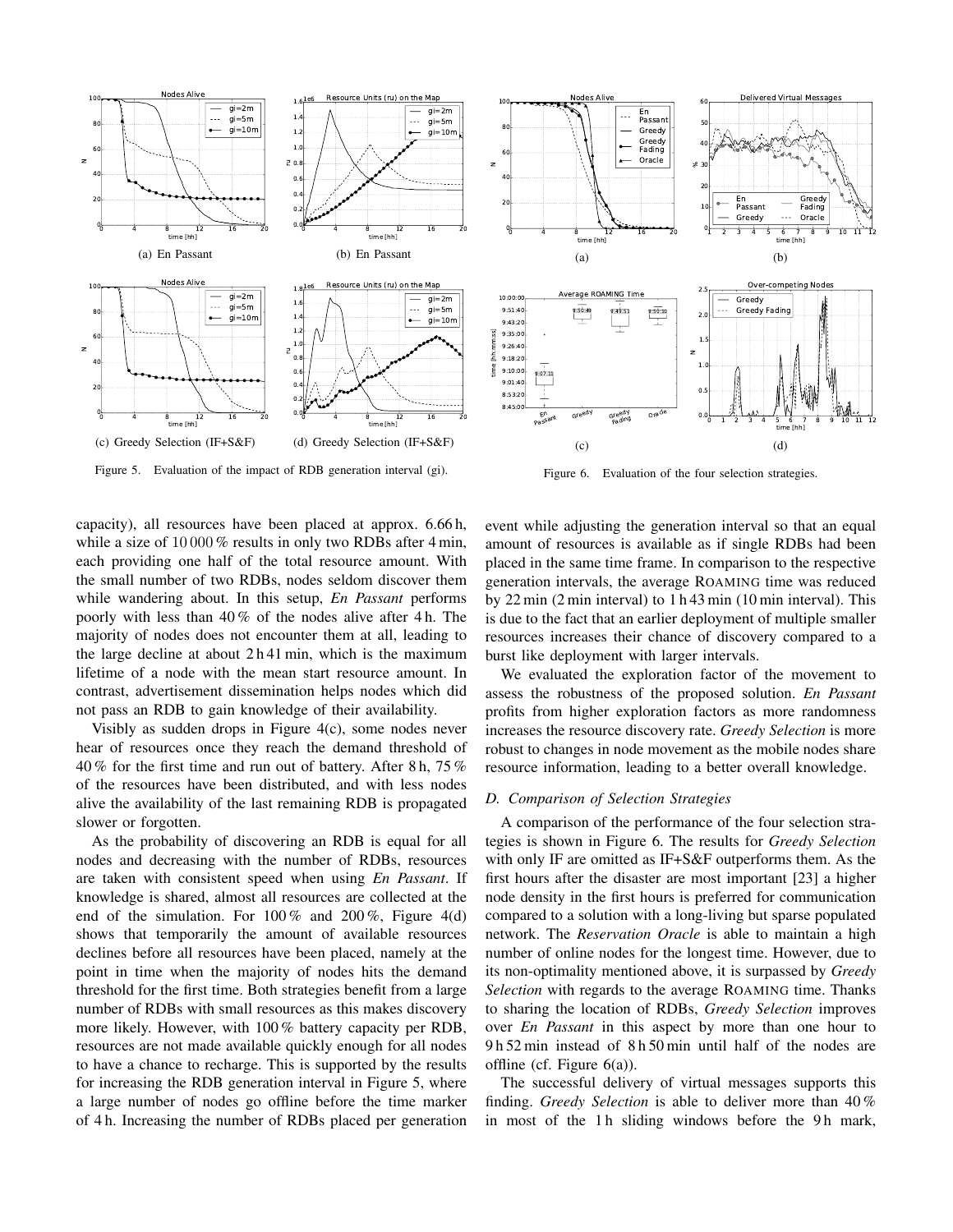while *En Passant* delivers less than 25 % virtual messages at the same point in time (cf. Figure 6(b)). Moreover, *En Passant* experiences a significant drop in the successfully delivered virtual messages after the 5 h mark while *Greedy Selection* is able to maintain a constantly higher delivery rate. Also, *Greedy Selection* improves the average ROAMING time over *En Passant* by 7.8 % (cf. Figure 6(c)). Surprisingly, *Advertisement Fading* does not lead to better results. While the limitation of advertisements does reduce the number of Over-Competing nodes in the first  $5h$  (cf. Figure  $6(d)$ ), it has no significant effect on the average ROAMING time or the shape of the nodes alive curve.

## VI. RELATED WORK

To the best of our knowledge, there is no previous work on distributing vital resources among nodes in a decentralized fashion. However, there are several similar problems.

Stavrakakis and Kokolaki [24] examined the equilibria of a scenario where players choose between a set of limited, lowcost resources and an unlimited resource with high costs. They found that providing players with knowledge, e.g., the number of competitors, may result in a higher social cost than in the case without additional information.

A competition for limited resources emerges in the search of free parking space. Ayala et al. [25] formulated this problem as a finite assignment game where each driver selects a parking spot. If more than one car is assigned to the same spot, the closest one wins at the cost of the traveled distance, while the others pay an additional cost for the fruitless attempt. In contrast to the resource distribution service presented in this paper, the authors of [25] assumed that each instance of the parking place assignment game is independent from all others. The additional energy consumption in HEADING state, as considered in this work, leads to a higher demand by that node in instances played later on. In [26], the availability of parking spots is only disclosed by nodes to their neighbors if the spot is deemed relevant to them, which is not the case if the spot would likely have already been taken once the neighbor arrives. Age and distance are used as features to learn the relevancy of availability reports. Delot et al. [27] employ a decentralized protocol for the reservation of free parking spots with a node acting as a coordinator. A node acts as a coordinator and chooses a winner among interested vehicles, based on each competitor's distance to the spot, their time spent in search of a free place as well as other factors. While the energy provided by charging stations for electric vehicles is unlimited in practice, their scarcity and vehicles blocking them while charging make them a competed resource in the same vein as parking spots [28]. Unlike the herein considered scenario, however, the location of all charging stations are known and the availability of the stations is predictable – which are non applicable assumptions for this work. In [29], reservation requests are routed among the charging stations on the vehicle's path to find the station with minimum waiting time. Like [27], Schürmann et al. [28] choose a coordinator vehicle to allocate a station that just became free.

The problem of nodes running out of energy is usually addressed by reducing consumption, for example by using energy-aware routing schemes [30], [31]. Zamora et al. [32] showed how aggregating SOS messages on the phones of immobilized victims of a disaster can reduce the overall energy consumption of SOS beacons. A reverse situation of the resource distribution problem is studied with the problem of recharging static wireless sensor nodes. Here the goal is to keep as many nodes as possible alive to maintain a stable network and, thus, to cover a maximum possible area. Vehicles [33] can be used to recharge the sensors with little remaining battery life.

#### VII. CONCLUSIONS AND FUTURE WORK

In this paper, we introduced and analyzed a novel scenario of distributing scarce resources among nodes in a post-disaster scenario. We focused on the distribution of electrical resources to prolong the lifetime and maintain the performance of a messaging network, however our solution can be applied to any type of resources that must be collected in person.

To achieve the targeted distribution of resources a modular, decentralized resource allocation service is proposed in this work. The service automatically exchanges resource availability information in a decentralized fashion to perform resource allocation decisions. By using different resource allocation strategies the service is able to increase the average lifetime of nodes by up to 7.8 % compared to a baseline without communication. On top of that the timespan the network was able to deliver at least 40% of the communication service messages was extended from 5h to 9h, resulting in a more stable communication service quality. Moreover, the proposed resource allocation service is robust to changes of node mobility and the number of resources and their respective capacity.

We are currently investigating collaborative approaches for multiple resource types, e.g., not taking as much as possible from a certain resources which could reduce the number of nodes heading to resources futilely. Furthermore, the idea of local arbitrators seems fitting for our purpose. We want to examine the potential of decentralized local arbitrators in hierarchical allocation of resources.

A field study simulating a disaster scenario with 150 participants is planned to obtain results for (i) realistic human movement patterns and (ii) realistic disaster communication.

#### ACKNOWLEDGMENT

This work has been co-funded by the following projects: the LOEWE initiative (Hesse, Germany) within the NICER<sup>2</sup> project, the German Federal Ministry of Education and Research within the SMARTER<sup>3</sup>, the Software Campus project "DisasterSense" (Support Code: 13N13406 & 01IS12054) and the German Research Foundation (DFG) as part of project B1 within the Collaborative Research Centre (CRC) 1053 –  $MAKI<sup>4</sup>$ .

<sup>2</sup>Networked Infrastructureless Cooperation for Emergency Response

<sup>3</sup>Smartphone-based Communication Networks for Emergency Response <sup>4</sup>Multi-Mechanisms Adaptation for the Future Internet